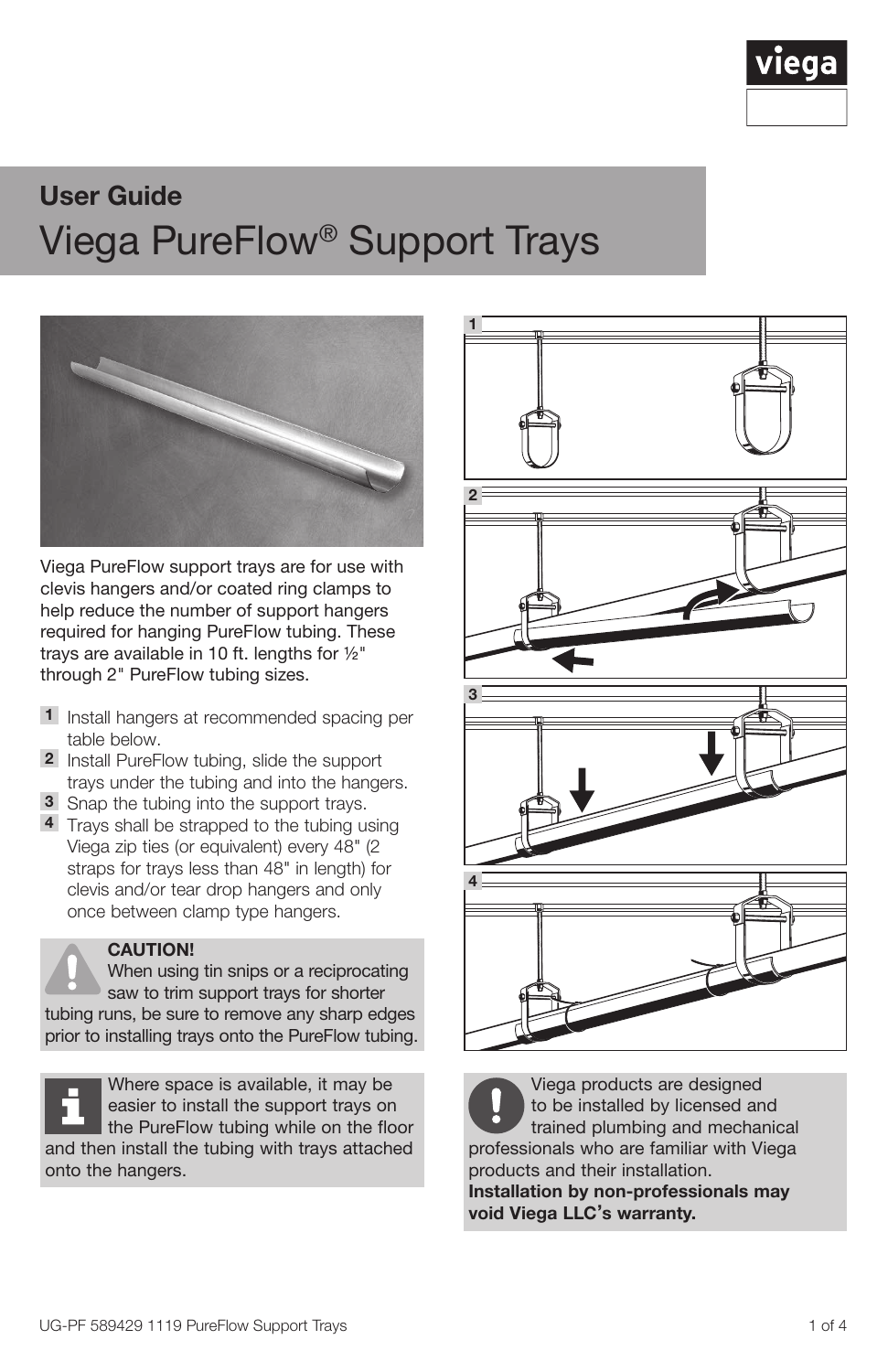| <b>Tubing Size</b><br>(in) | <b>Spacing Intervals</b>        |                          |                              |                                |                               |
|----------------------------|---------------------------------|--------------------------|------------------------------|--------------------------------|-------------------------------|
|                            | <b>Between</b><br>Hangers* (ft) | Hanger to End of Tray    | <b>Between</b><br>Trays (in) | <b>Fitting</b><br>to Tray (in) | <b>Trav</b><br>Overlap** (in) |
| $\frac{1}{2}$ - 1          | 8 max                           | min 1x nominal tube size | 32                           | 2 min                          | 4 min                         |
| $1\frac{1}{4}$ - 2         | 8 max                           | min 1x nominal tube size | 48                           | 2 min                          | 4 min                         |

*\*Where trays are installed continuously it may be necessary to use closer hanger spacing to maintain a consistent hanger interval.*

\*\*A maximum of two continuous tray lengths shall be used where thermal compensation and/or offsets are required, *typically every 50 ft.*

# Installation Details

### Hanger to end of tray



# Overlap detail with straps



#### Fitting to tray / between trays

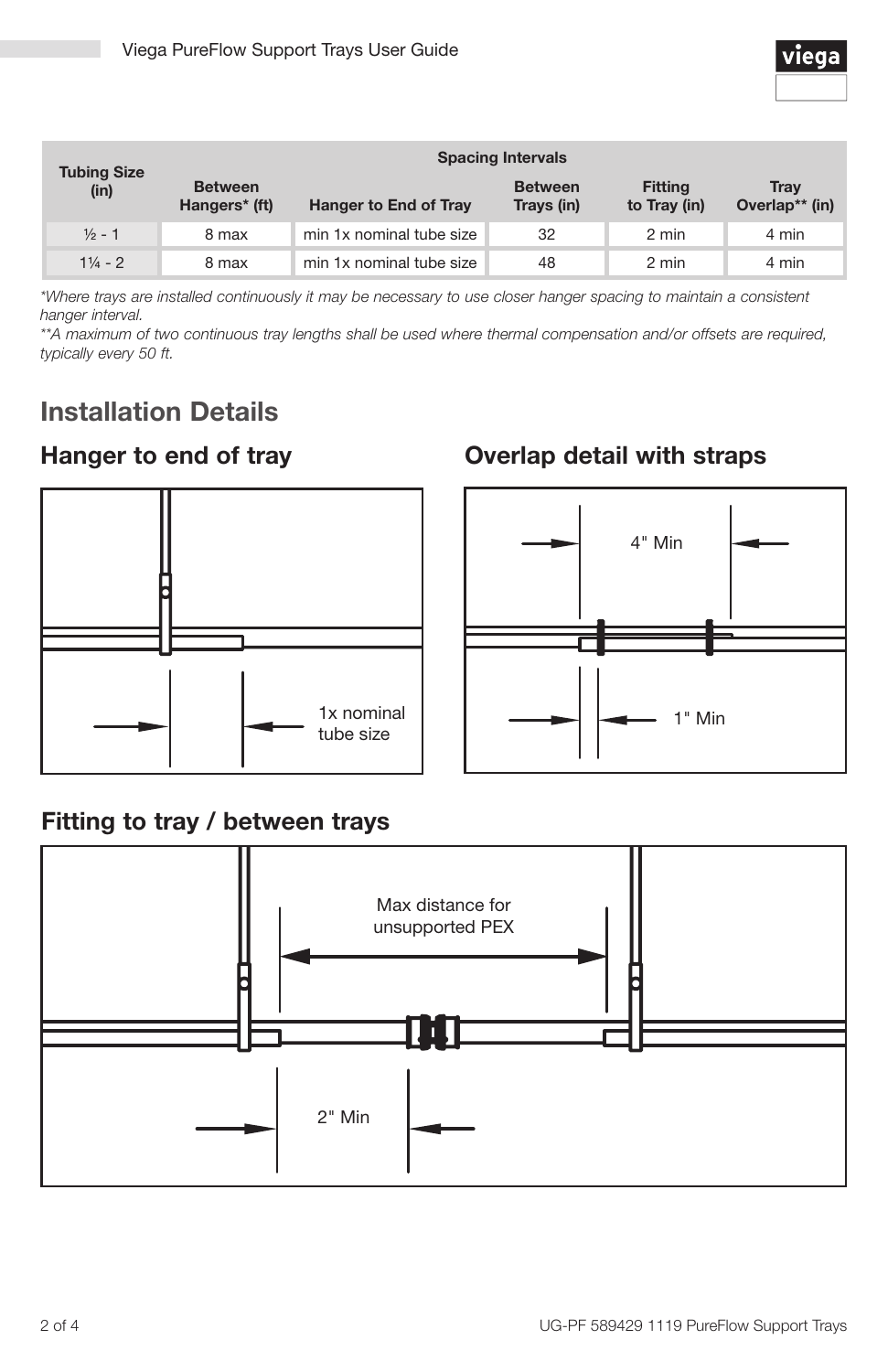#### Plenum installation



## Tray strapping detail